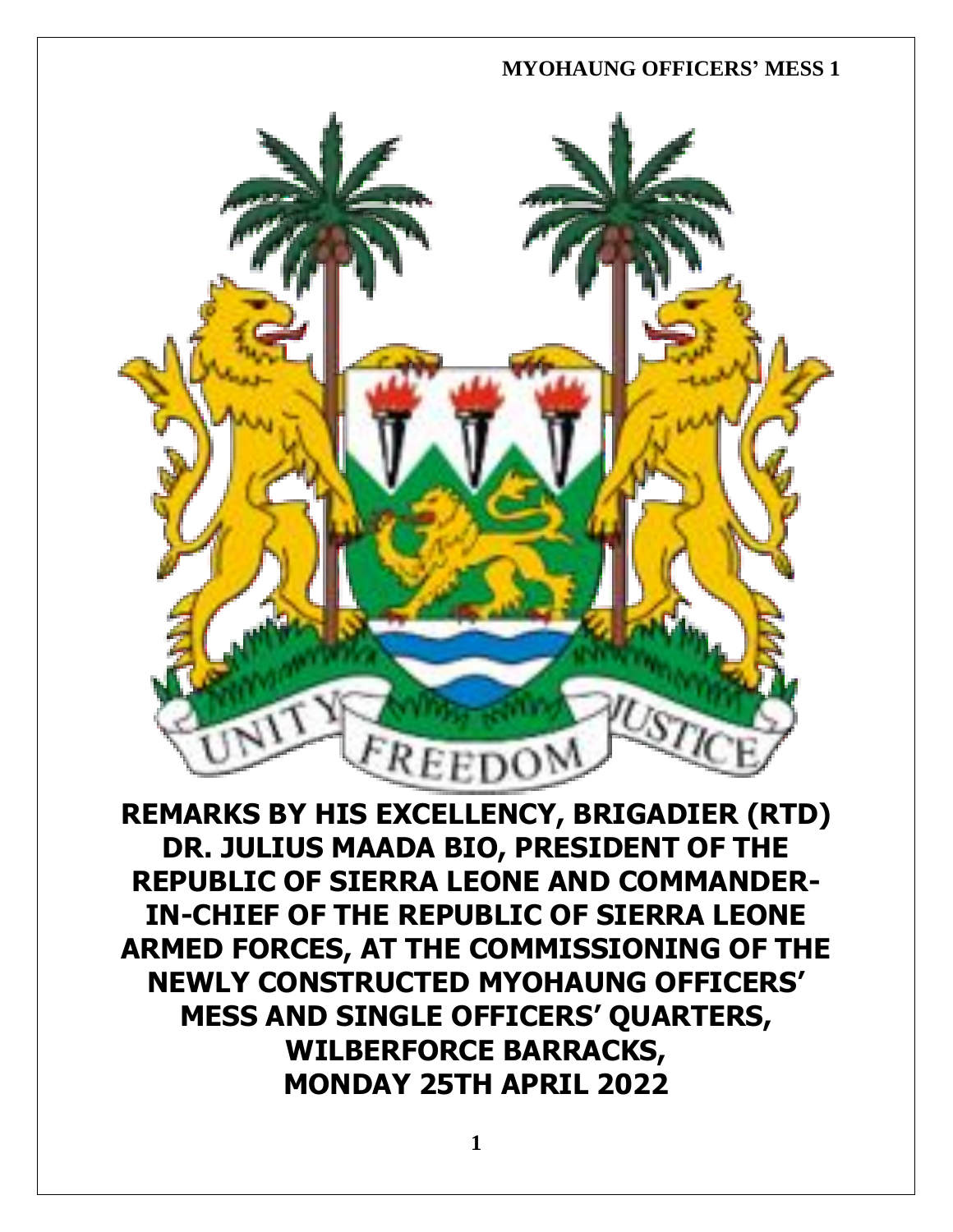The Honourable Vice President, Ministers of Government present, The Ambassador Extraordinary and Plenipotentiary of the People's Republic of China in Sierra Leone, His Excellency Hu Zhangliang Members of the Diplomatic and Consular Corps, The Director General, Ministry of Defence, Chief of Defence Staff and All Assistant Chiefs of Defence Staff, Officers of the Republic of Sierra Leone Armed Forces, Distinguished Ladies and Gentlemen,

Good morning,

- 1. On the 30th of December 2019, I turned the sod for the construction of these buildings. In record time, and in spite of the challenges of a global pandemic and other constraints, we reduced the old Myohaung Officers' Mess to rubble and then transformed it into these imposing edifices that will serve generations of fine officers of the Republic of Sierra Leone Armed Forces.
- 2. Ambassador Hu, kindly extend our sincere gratitude from the people of the Republic of Sierra Leone to President Xi Jinping and the people of the People's Republic of China. Through over fifty years of friendship, The People's Republic of China has always stood with and by the people of Sierra Leone. We are deeply appreciative of this great friendship.
- 3. In 2018, President Xi welcomed me to the People's Republic of China, and also discussed and concluded with me several agreements on areas of cooperation between our two friendly nations. This beautiful building is a result of that trip.
- 4. This Officers' Mess and Single Officers' quarters have been completed in the golden jubilee of this relationship of mutual respect, trust, and cooperation.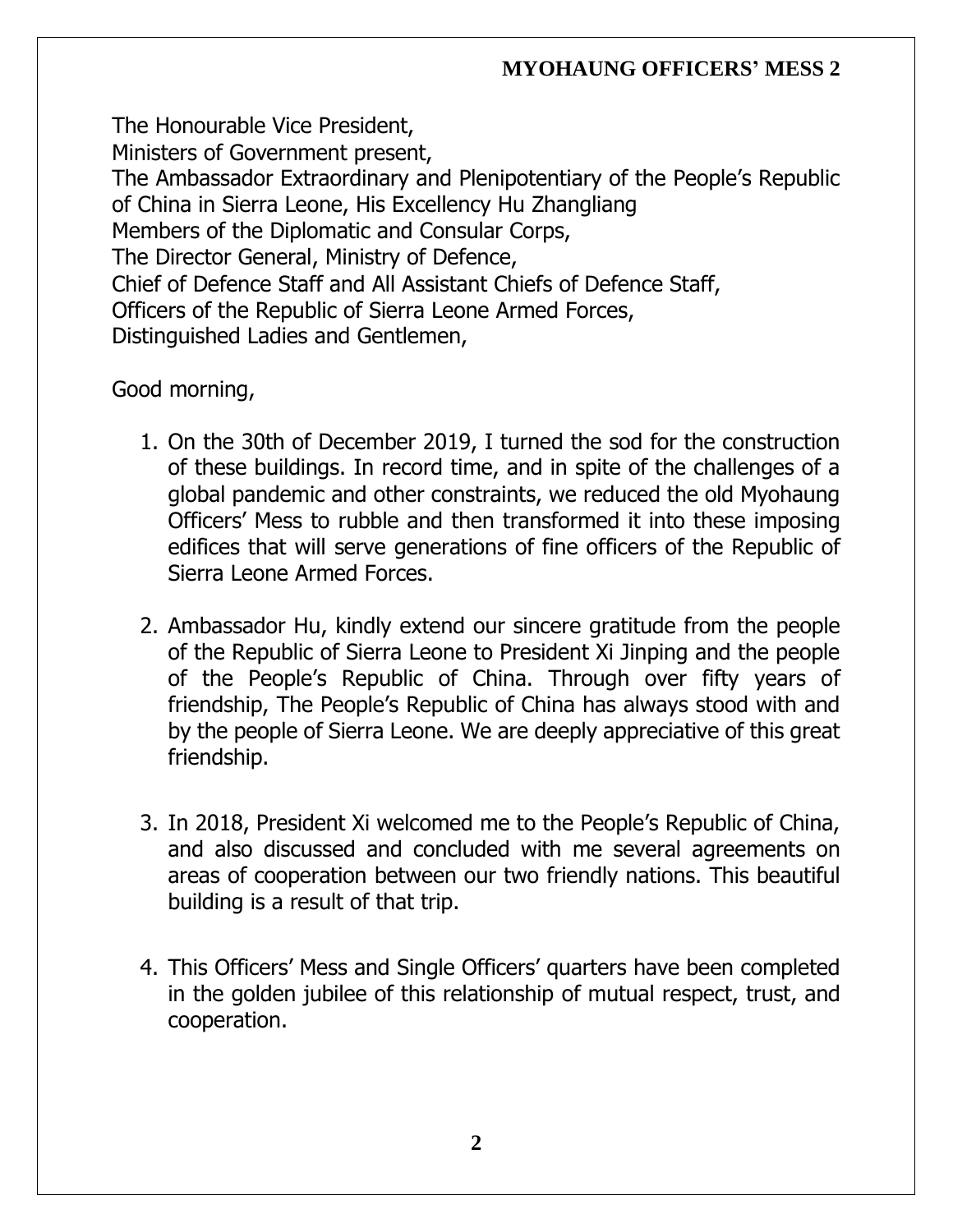- 5. Technical and resource support from the People's Republic of China has bolstered various aspects of our national development from security, health, infrastructure, to agriculture and more. Especially, the support in enhancing the capabilities and modernising the Republic of Sierra Leone Armed Forces has been most invaluable.
- 6. On a personal note, I also want to thank the Chinese Expert Group led by Lt. Col. Tao, for completing the construction work within a record time of 20 months. I visited the construction site and interacted with the engineers and local contractors. Today, we are all truly proud of this testament to my Government`s unrelenting commitment to cater for the welfare of our serving personnel. We are truly grateful for and will always remember the diligence and professionalism of the entire construction team.
- 7. I want to thank the Hon. Minister of Defence and his entire team at the Ministry for seeing this project through. This is a great credit to the commitment and focus with which you drove this project. Thank you.
- 8. My Government, through the Ministry of Defence, has procured limited numbers of furniture while we await the full complement of customised furniture and equipment from the People's Republic of China. Once that arrives and is installed, the building will be fully available for use.
- 9. With respect to the Officer's Mess, let me say that I am of these colours. This army taught me and groomed me to respect the values of patriotism, public service, and discipline. When I turned the sod for this Officer's Mess, I argued that soldiering goes beyond mere soldiering skills. Regimentation, *espirit de corps*, and discipline are essential. This imposing Officer's Mess is meant to promote those essential ingredients of morale and thus maintain the great traditions of the Republic of Sierra Leone Armed Forces.
- 10. The junior officers must be nurtured in the traditions, ethos, and values of our Republic of Sierra Leone Armed Forces. They should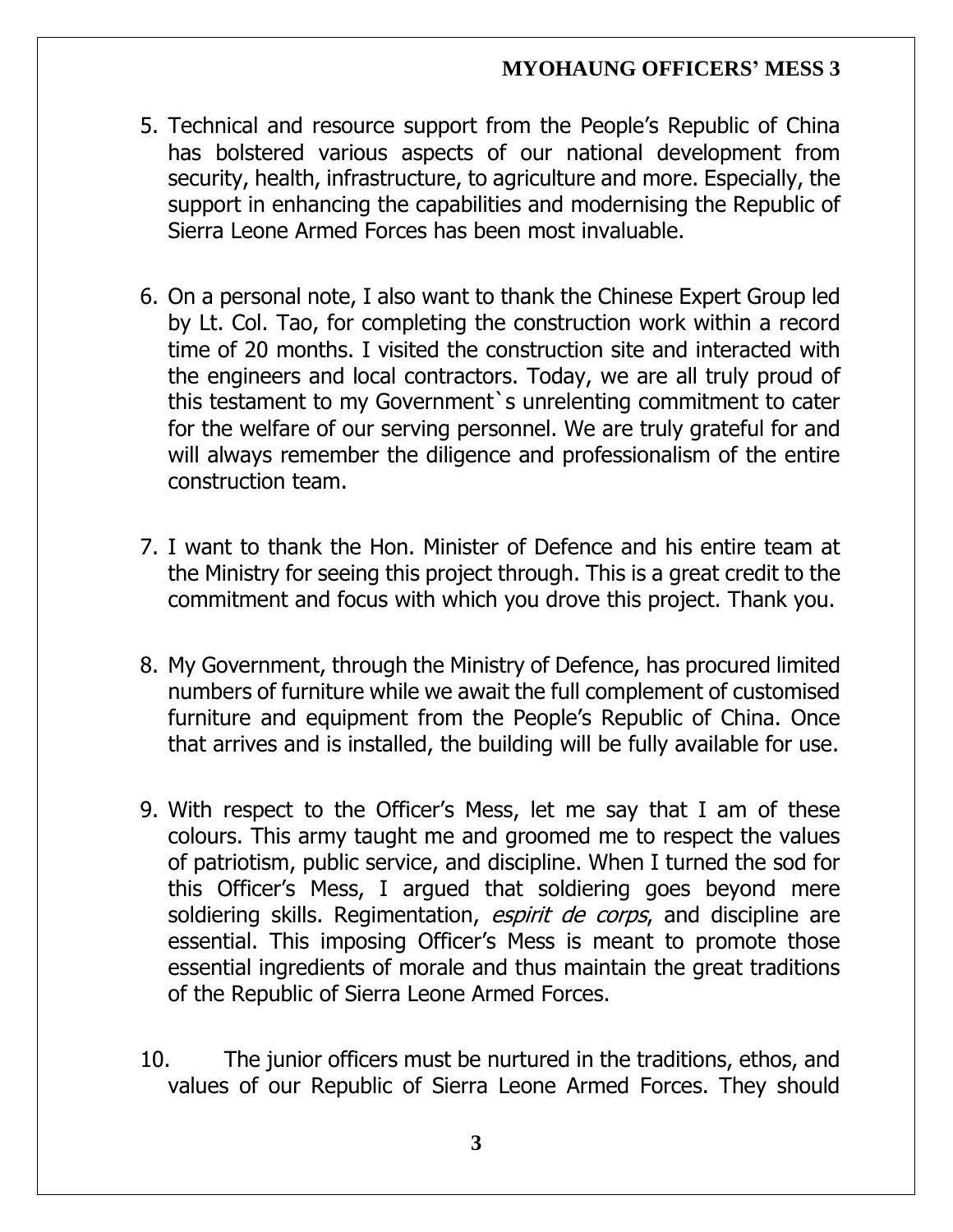understand that they carry the weight of history, the responsibility for the future, and yet still, must walk with courage and great pride into that future, with the colours of these armed forces flying high on the mast of excellence.

- 11. I have always spoken about purposeful infrastructural development. One cannot access such magnificent buildings on pockmarked and dusty roads. I have therefore authorised funding to the Sierra Leone Roads Authority to pave the network of roads within the Wilberforce Barracks area. This will progress at the same time as other western area barracks roads.
- 12. But it does not end there. This building will only cater for the accommodation and social activities of Officers. But we also believe that other ranks of the force should have access to modern facilities. From this ceremony, I will move to the Warrant Officers and Senior Non-Commissioned Officers' ground to turn the sod for the construction of an ultra-modern Mess for their use.
- 13. Work on the construction of a canteen for Other Ranks will also go on at the same time as the construction of that mess for Warrant Officers and Senior Non-Commissioned Officers. We have approached a private local contractor and soon, we will be here again to commission that building too.
- 14. But I will also continue working hard for the welfare of serving personnel of these armed forces. Within limits we can afford, we have improved pay and conditions for our serving personnel. We have commissioned five Forward Patrol Bases (FPBs) that will provide decent accommodation for over 300 of our Military who are stationed in remote border areas of the country. These are also in addition to other initiatives right across this nation in the fields of education, health, agriculture, and more that benefit serving personnel and their families.